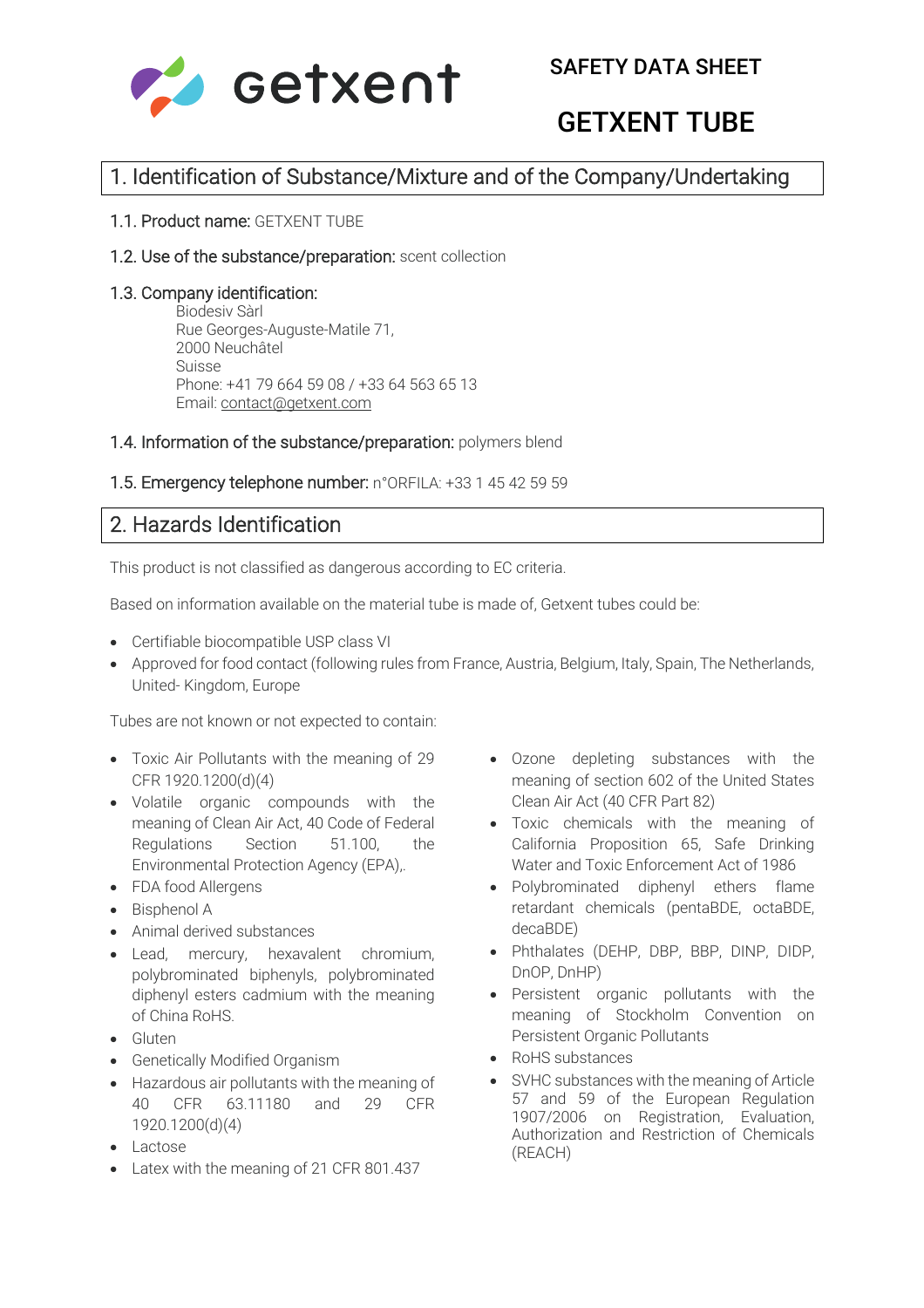

GETXENT TUBE

## 3. Composition/information on Ingredients

| ,,,,,<br>Compo<br>чені            | $\sim$<br>JUI<br>- н<br>. .<br>÷. | $\cdot$ $\cdot$<br>$\sim$<br>ation<br>$\sim$ . The set of $\sim$   | n<br>しへ                  | $A$ 10<br>ורו |
|-----------------------------------|-----------------------------------|--------------------------------------------------------------------|--------------------------|---------------|
| $\sim$ $\mu$<br>opr<br>ΤΑ<br>15.1 | $\cap$ $\circ$<br>00.C            | $\cdot$ $\sim$<br><b>NOT</b><br>$\Delta \cap$<br><u>UIASSIH</u> EU | cable<br>onn<br>NΟ<br>r. | ING.          |

| 4. First Aid Measures |                                                                                                                                                                                                                                                                                                                                                                       |
|-----------------------|-----------------------------------------------------------------------------------------------------------------------------------------------------------------------------------------------------------------------------------------------------------------------------------------------------------------------------------------------------------------------|
| 4.1. General          | First aid measures depend on material from the tubes and depend<br>on substance imprinted in the tube by the user. In case of use of<br>non-imprinted tube, follow first aid measures below. In case of use<br>of imprinted tube, additional first aid measures might be required.<br>Please refer to safety documentation of the substance imprinted<br>in the tube. |
| 4.2. Inhalation       | In case of inhalation of gases coming from thermal<br>decomposition of product, move person to fresh air and seek<br>medical attention immediately.                                                                                                                                                                                                                   |
| 4.3. Skin contact     | If molten material from the tube comes in contact with the skin,<br>do not apply ice but cool under ice water or running stream of<br>water. Do not attempt to remove the material from skin. Removal<br>could result in severe tissue damage. Seek medical attention<br>immediately. Safety shower should be located in immediate work<br>area.                      |
| 4.4. Eye contact      | If molten material comes in contact with the eyes, flush eyes<br>thoroughly with water for several minutes. In case of thermal<br>burns, seek medical attention immediately. May cause injury due<br>to mechanical action. If effects occur, consult an ophthalmologist.                                                                                              |
| 4.5. Ingestion        | If swallowed, seek, may cause gastrointestinal blockage. Do not<br>give laxatives. Do not induce vomiting unless directed to do so by<br>medical personnel. In case of complaints, consult a doctor.                                                                                                                                                                  |

## 5. Fire Fighting Measures

5.1. Extinguishing media: Water spray, foam, carbon dioxide.

5.2. Firefighting procedures: Keep people away. Isolate fire and deny unnecessary entry. Soak thoroughly with water to cool and prevent re-ignition. Cool surroundings with water to localize fire zone. Handheld foam or carbon dioxide extinguishers may be used for small fires.

5.3. Special protective equipment for fire fighters: Wear self-contained breathing apparatus and protective suit.

5.5. Hazardous combustion products: During a fire, smoke may contain the original material in addition to combustion products of varying composition which may be toxic and/or irritating. Combustion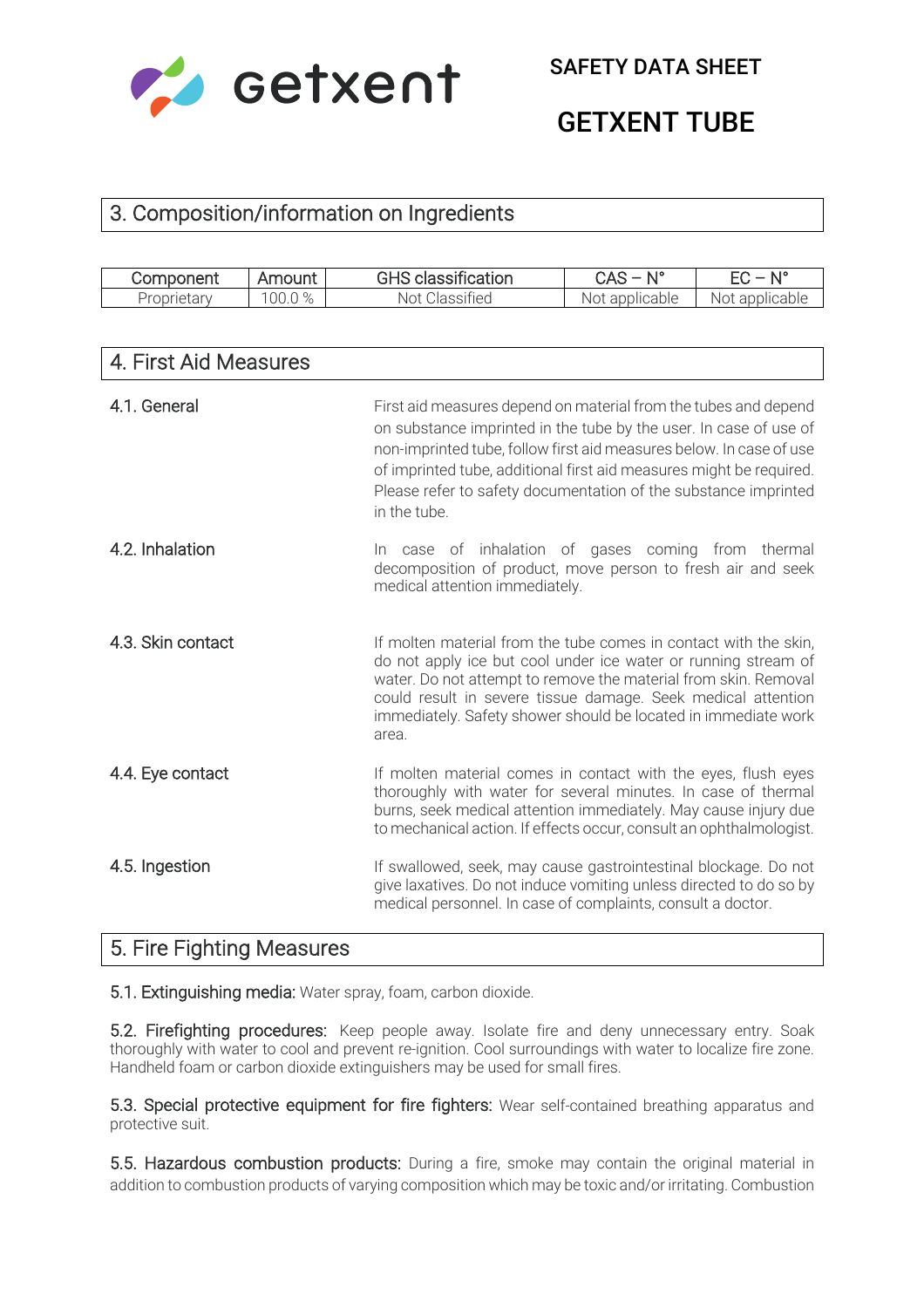

## SAFETY DATA SHEET

## GETXENT TUBE

products may include and are not limited to carbon dioxide and carbon monoxide, nitrogen oxides (NOx), hydrogen cyanide, hazardous organic compounds.

### 6. Accidental Release Measures

### 6.1. Personal precautions, protective equipment, emergency procedures, methods and materials for containment and cleaning up

Recovery: Sweep up to prevent slipping hazard.

Elimination: Throw in an approved waste disposal site, in accordance with local and national regulations.

## 7. Handling and Storage

### 7.1. Handling

Keep away from heat, sparks and flame. Workers should be protected from the possibility of contact with molten resin. Do not get molten material in eyes, on skin or clothing. See Section 8, Exposure controls and personal protection.

### 7.2. Storage

To preserve product performances, store in a cool place, ideally between 0°C and 25°C, without exceeding -40°C/+40°C. Store in a clean and dry place, away from direct sunlight. Store preferably in original sealed packaging.

## 8. Exposure Controls / Personal Protections

### 8.1. Control parameters

| Exposure limit values             | Not relevant                                                                                                                                                                                                                                       |
|-----------------------------------|----------------------------------------------------------------------------------------------------------------------------------------------------------------------------------------------------------------------------------------------------|
| Derived no effect level (DNEL)    | This information is not required                                                                                                                                                                                                                   |
| Predicted no effect concentration | This information is not required                                                                                                                                                                                                                   |
| 8.2. Exposure controls            |                                                                                                                                                                                                                                                    |
| General protective measures       | In normal use, no protective measures are required.                                                                                                                                                                                                |
| Respiratory protection            | In normal use, no respiratory protection is required. In case of<br>dust release, avoid breathing dust and wear an appropriate<br>mask. In case of fumes due to overheating, avoid breathing<br>fumes and wear self-contained breathing apparatus. |
| Eyes/face protection              | In normal use, no eyes/face protection is required. In case of<br>dust or fumes release, wear safety glasses/goggles.                                                                                                                              |
| Hand, skin and body protection    | In normal use, no hand, skin and body protection is required. In<br>case of dust or fumes release, wear appropriate hand, skin and<br>body protection.                                                                                             |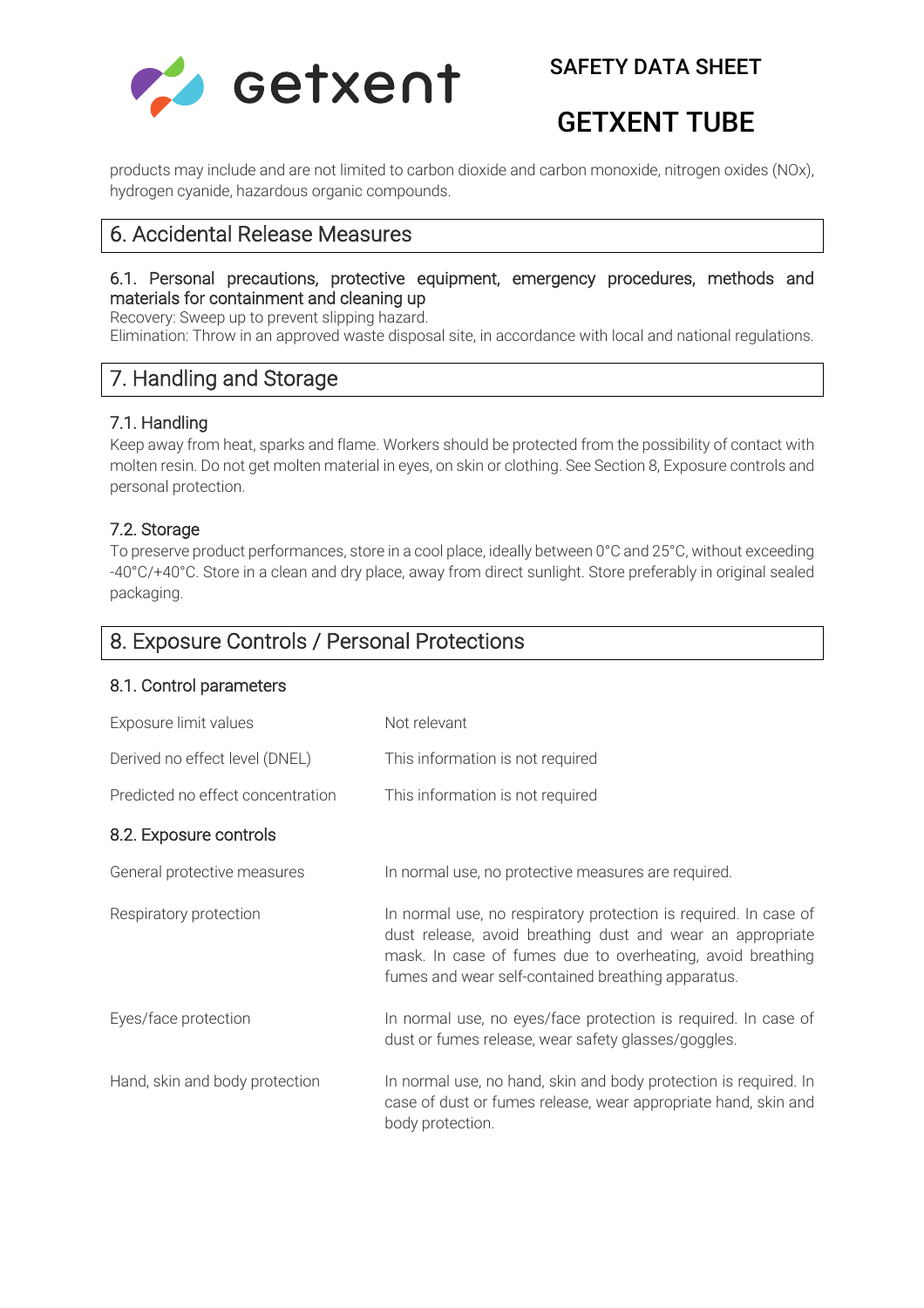

# GETXENT TUBE

## 9. Physical and Chemical Properties

| Physical state:                        | Solid                      |
|----------------------------------------|----------------------------|
| Form:                                  | Tube                       |
| Color:                                 | Natural, translucent       |
| Odor:                                  | Odorless                   |
| pH:                                    | Not applicable             |
| Melting point/range:                   | 100-200°C                  |
| Softening point:                       | Not applicable             |
| Boiling point/boiling range:           | No data available          |
| Flash point:                           | No data available          |
| Evaporation rate:                      | Not relevant               |
| Flammability (solid, gas):             | No data available          |
| Vapour pressure:                       | Not applicable             |
| Vapour density:                        | Not applicable             |
| Density:                               | $\geq$ 1                   |
| Bulk density:                          | Not applicable             |
| Water solubility:                      | Insoluble in water at 20°C |
| Partition coefficient n-octanol/water: | No data available          |
| Decomposition temperature:             | $\geq 250^{\circ}$ C       |
| Viscosity:                             | Not applicable             |

## 10. Stability and Reactivity

### 10.1. Stability/Instability

Thermally stable at typical use temperatures.

### 10.2. Possibility of hazardous reactions

Hazardous polymerization does not occur.

### 10.3. Conditions to avoid

Exposure to elevated temperatures can cause the loss of product performances or decomposition of the tube. Store protected from moisture and heat.

### 10.4. Incompatible materials to avoid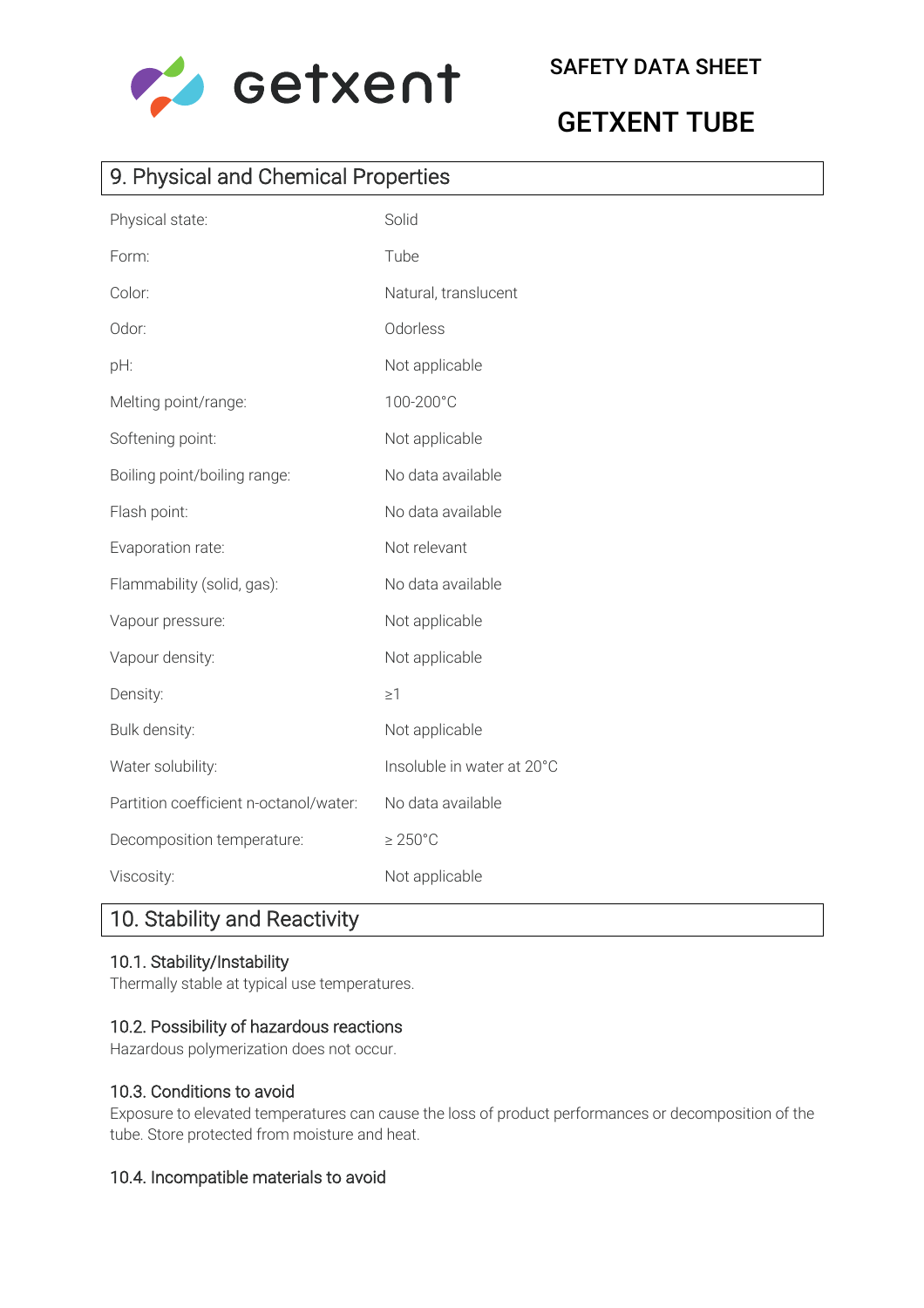

SAFETY DATA SHEET

## GETXENT TUBE

No data available.

#### 10.5. Hazardous decomposition products

Thermal decomposition giving toxic products, carbon monoxide, carbon dioxide, organic vapours, nitrogen oxides (NOx), hydrogen cyanide, hazardous organic compounds.

## 11. Toxicological Information

- General: Toxicological information depend on material from the tubes and depend on substance imprinted in the tube by the user. In case of use of non-imprinted tube, following toxicological information are relevant. In case of use of imprinted tube, additional toxicological information might be relevant. Please refer to safety documentation of the substance imprinted in the tube and seek for medical attention.
- Ingestion: In normal use, can be considered as harmless by ingestion.
- Inhalation: In normal use, can be considered as harmless by inhalation. At high temperature, products of thermal decomposition can be irritating to skin.
- Skin contact: In normal use, can be considered as non-irritating to skin. Contact with product, when handled at high temperatures, can cause serious burns. At high temperature, products of thermal decomposition can be irritating to skin.
- Eye contact: Solid or dust may cause irritation or corneal injury due to mechanical action. Contact with product, when handled at high temperatures, can cause serious burns. Elevated temperatures may generate vapour levels sufficient to cause eye irritation. Effects may include discomfort and redness.
- CMR Effects: No genetic change observed. Thanks to its composition and in normal conditions of use it should not pose a risk to human health.

## 12. Ecological Information

| Eco toxicity:                  | No data available.                                                                                                                                                                 |
|--------------------------------|------------------------------------------------------------------------------------------------------------------------------------------------------------------------------------|
| Mobility:                      | No data available.                                                                                                                                                                 |
| Persistence and Degradability: | This water-insoluble polymeric solid is inert in the environment.<br>Surface photodegradation is expected with exposure to sunlight.<br>No appreciable biodegradation is expected. |
| Bio accumulative potential:    | No data available.                                                                                                                                                                 |
| Other adverse effects:         | None known.                                                                                                                                                                        |

### 13. Disposal Considerations

For uncontaminated material disposal options include energy recovery. In some countries landfill is also allowed. For contaminated material the options remain the same, although additional evaluation is required. For all countries the disposal methods must be in compliance with national and provincial laws and any municipal or local by-laws.